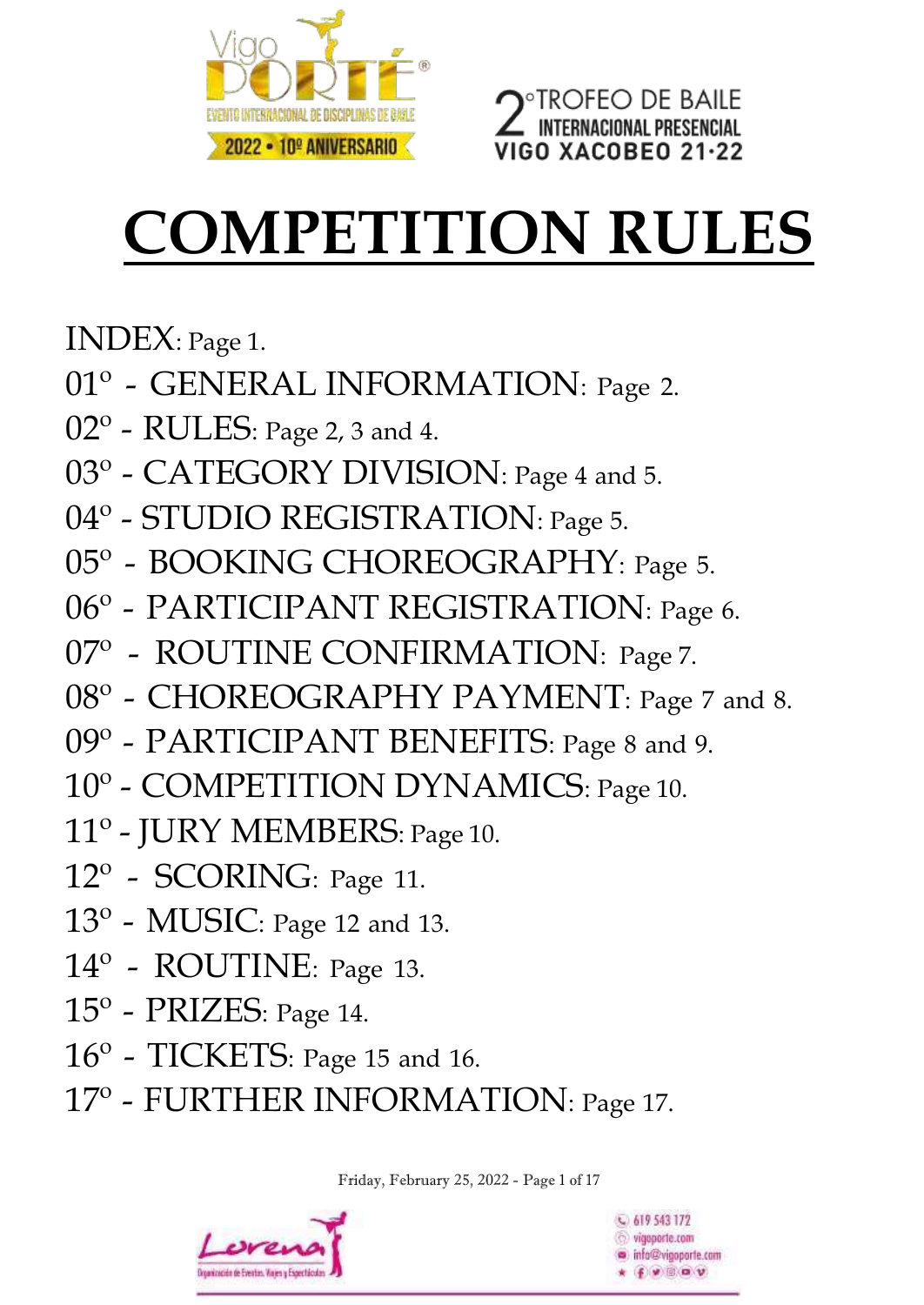

# **ROFEO DE BAILE** ERNACIONAL PRESENCIAL GO XACOBEO 21·

### **1º - GENERAL INFORMATION**

The 2nd TROFEO DE BAILE INTERNACIONAL PRESENCIAL VIGO XACOBEO 21.22, is a dance competition open to all nationalities, cultures and countries, as well as to all types of dance.

This edition will take place on [Friday](https://dictionary.cambridge.org/es/diccionario/ingles-espanol/friday) 29th and [Saturday](https://dictionary.cambridge.org/es/diccionario/ingles-espanol/saturday) 30th of April and Sunday 1st of May 2022 in the Auditorio Palacio de Congresos MAR DE VIGO.

### **2º - RULES**

**2.1** - The nature of the competition is OPEN, therefore, there will not be any limitation regarding academic training (both amateurs and professionals are welcome), age (minimum age required: 2 years) or other aspects.

**2.2-** All dances in the competition must be choreographic.

**2.3-** We kindly ask competitors not to leave the premises after check-in time (will be informed of the exact entry times of each dance center from 18/04/22).Credentials will be provided in order to be able to leave the premises if it necessary and to regain access through the area enable for this purpose.

**2.4-** Access to the backstage area, dressing rooms\* and screen area (see section 9º.7) is limited to the participants of that category and one accompanying adult for every 10 participants (with a maximum of 5 adults for each dance center).

\* The dressing rooms distribution is the organization's responsibility.

**2.5-** Participants must always be accompanied by an accredited responsible adult.

Access to the stalls section is prohibited to all participants and companions of the category. During the competition they must be in their dressing room, in the assigned room to follow the event live or in the hall of the venue and must always carry hanging their accreditation; even when they go to the stage before competing (before going out to the stage, the person(s) accompanying them will keep their accreditations, which they must put it back on as soon as they are done). Any of the event staff members can expel from the area enabled for participants, the person who does not carry his accreditation hanging.

Friday, February 25, 2022 - Page 2 of 17



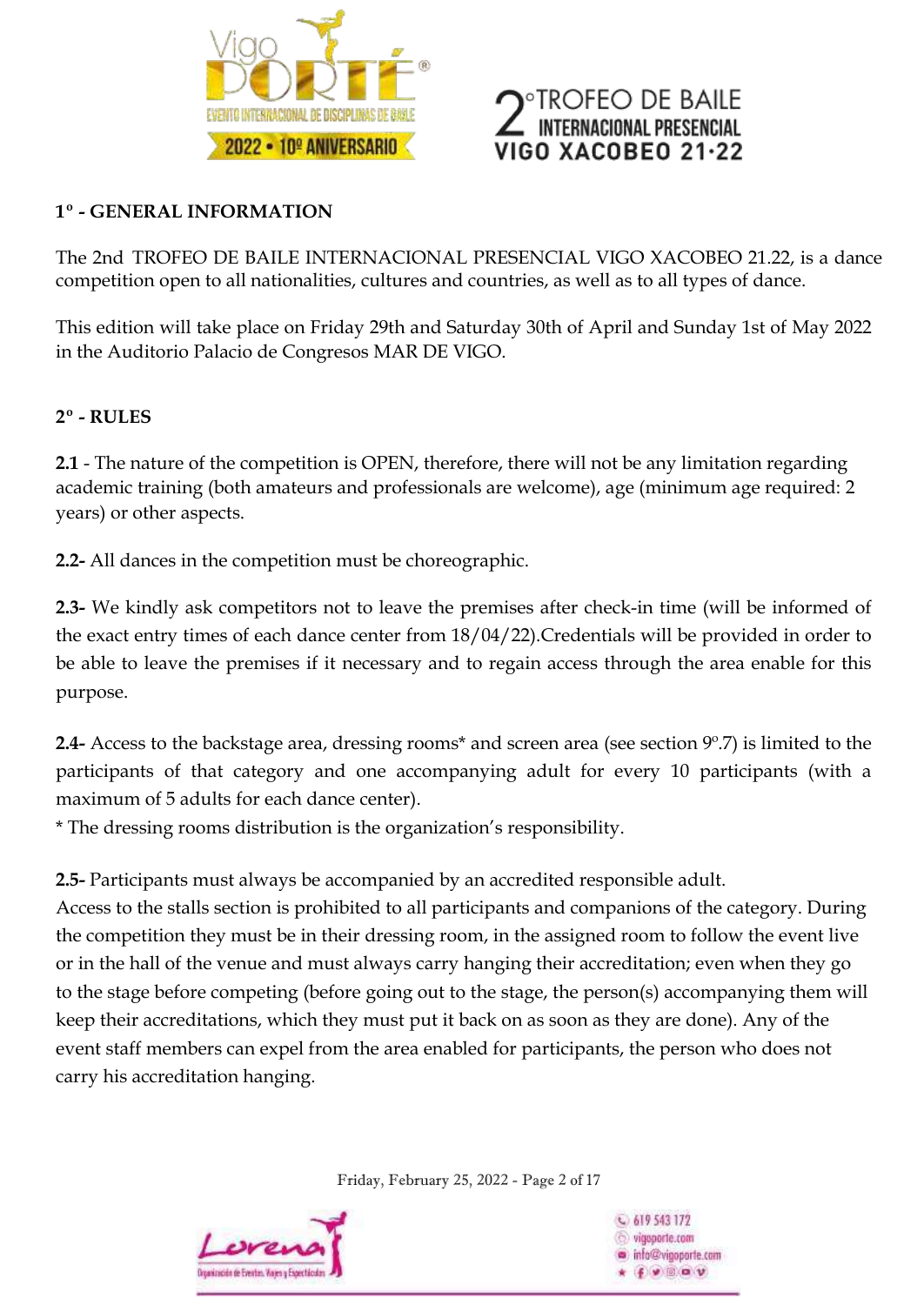



EACH CREDENTIAL OR ENTRANCE TICKET GIVES ACCESS ONLY TO ITS CORRESPONDING CATEGORY. Each category is an independent act within the event; for example, a participant from the children's category is not allowed to be in the junior category area, unless he has bought a ticket which enables him to do it.

**2.6-** The organization will not be responsible for any loss or theft of any personal items.

**2.7-** Participants must accept judges´ and the Organizing Committee decisions as final and unappealable. Expressions of disapproval towards the judges, members of the organization, the public, sponsors or any person or entity related to the event are strictly prohibited to all dancers, companions and relatives.

**2.8-** Jury's votes and decisions are unappealable. Once the judges have made a final decision; dancers, companions and relatives may not demand any explanation about the results.

**2.9-** Detailed scores with judges´ comments, if any, would be sent to each participating studio beginning Monday, May 9th, 2022. Only the scores of the first three prizes of each discipline will be made public + the gala passes and the prizes for the best choreographies corresponding to each category (see section  $15^{\circ}$ ) + the VIGO PORTÉ 2022 Award.

**2.10-** All participants, once they have registered in the competition and by the fact of competing, are accepting these rules and authorize the organization to use their image to promote the event. Both must be ACCEPTED during the registration process. All images of the competition remain the exclusive property of VIGO PORTÉ.

**2.11-** Into the moment of accepting these rules, participants assigns to VIGO PORTÉ all their personal data to the organization for its exclusive own use or for the needs of the event for subcontracted companies such as VYP ESTUDIO, being LORENA EVENTOS the company responsible for this data management.

 The [authorization](https://dictionary.cambridge.org/es/diccionario/ingles-espanol/authorization) [must](https://dictionary.cambridge.org/es/diccionario/ingles-espanol/must) [be](https://dictionary.cambridge.org/es/diccionario/ingles-espanol/be) [accepted](https://dictionary.cambridge.org/es/diccionario/ingles-espanol/accepted) [during](https://dictionary.cambridge.org/es/diccionario/ingles-espanol/during) [the](https://dictionary.cambridge.org/es/diccionario/ingles-espanol/the) participant [registration](https://dictionary.cambridge.org/es/diccionario/ingles-espanol/registration) [process,](https://dictionary.cambridge.org/es/diccionario/ingles-espanol/process) together with the Privacy Policy.

**2.12-** To formalize the administrative discharge of the participant, the responsible statement on COVID-19 must be ACCEPTED.

Friday, February 25, 2022 - Page 3 of 17



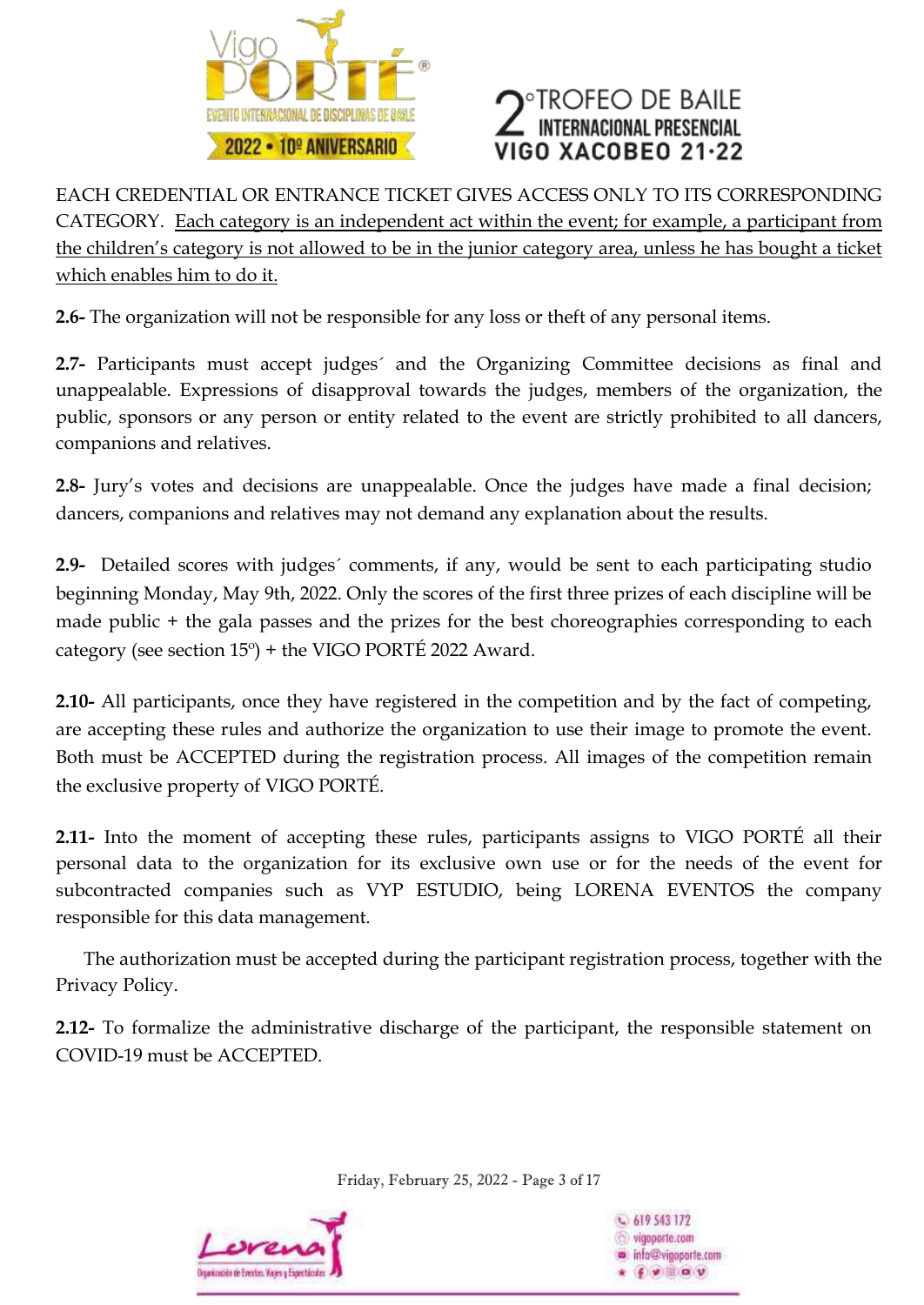



**2.13-** As of today, the use of a mask is totally mandatory for all persons entering the enclosure + presentation of the covid vaccination passport or negative antigen test certificate (24 hours prior to entering the enclosure) from 5 years of age.

Failure to comply with this rule, will lead to immediate expulsion from the premises. All of this in order to ensure the safety of all participants, public and organization.

[The](https://dictionary.cambridge.org/es/diccionario/ingles-espanol/the) [organization](https://dictionary.cambridge.org/es/diccionario/ingles-espanol/organization) [will](https://dictionary.cambridge.org/es/diccionario/ingles-espanol/will) [have](https://dictionary.cambridge.org/es/diccionario/ingles-espanol/have) hydroalcoholic [gel](https://dictionary.cambridge.org/es/diccionario/ingles-espanol/gel) [throughout](https://dictionary.cambridge.org/es/diccionario/ingles-espanol/throughout) [the](https://dictionary.cambridge.org/es/diccionario/ingles-espanol/the) site.

**2.14-** The previous week to the competition the guide with the protocol to be followed during the event will be sent to every studio the week before the competition.

### **3º - CATEGORY DIVISION**

### **MINI**:

Choreography whose average age of participants is between 2 to 11.99 years old.

### **CHILDISH**:

Choreography whose average age of participants is between 12 to 14.99 years old. **JUNIOR**:

Choreography whose average age of participants is between 15 to 17.99 years old.

**ABSOLUTE**:

Choreography whose average age of participants is over 18.

In order to find out the category in which a choreography belongs to, it is necessary to add up the ages of all the participants, and the result must be divided by the number of participants.

The age to keep in mind must be the one the participant will be on the first day of the competition, that is, on April 29th, 2022; for example: a choreography with 3 participants:

Participant 1: He indicated that he was born on April 15th, 2010 - on the date of the event he will be 12 years old.

Participant 2: He indicated that he was born on May 03rd, 2010 - on the date of the event he will be 11 years old.

Participant 3: He indicated that he was born on January 01st, 2008 - on the date of the event he will be 14 years old.

Add the ages of the three participants and divide by 3= 12.33. Therefore, this choreography must be included in the CHILDISH Category.

[The](https://dictionary.cambridge.org/es/diccionario/ingles-espanol/the) [registration](https://dictionary.cambridge.org/es/diccionario/ingles-espanol/registration) [system,](https://dictionary.cambridge.org/es/diccionario/ingles-espanol/system)[will](https://dictionary.cambridge.org/es/diccionario/ingles-espanol/will) [make](https://dictionary.cambridge.org/es/diccionario/ingles-espanol/make) [the](https://dictionary.cambridge.org/es/diccionario/ingles-espanol/the) [automatic](https://dictionary.cambridge.org/es/diccionario/ingles-espanol/automatic) [calculation](https://dictionary.cambridge.org/es/diccionario/ingles-espanol/calculation) [of](https://dictionary.cambridge.org/es/diccionario/ingles-espanol/of) [the](https://dictionary.cambridge.org/es/diccionario/ingles-espanol/the) [category](https://dictionary.cambridge.org/es/diccionario/ingles-espanol/category)

in [which](https://dictionary.cambridge.org/es/diccionario/ingles-espanol/which) [a](https://dictionary.cambridge.org/es/diccionario/ingles-espanol/a) [choreography](https://dictionary.cambridge.org/es/diccionario/ingles-espanol/choreography) corresponds, [once](https://dictionary.cambridge.org/es/diccionario/ingles-espanol/once) [the](https://dictionary.cambridge.org/es/diccionario/ingles-espanol/the) [person](https://dictionary.cambridge.org/es/diccionario/ingles-espanol/person) [in](https://dictionary.cambridge.org/es/diccionario/ingles-espanol/in) [charge](https://dictionary.cambridge.org/es/diccionario/ingles-espanol/charge) [of](https://dictionary.cambridge.org/es/diccionario/ingles-espanol/of) [the](https://dictionary.cambridge.org/es/diccionario/ingles-espanol/the) [center](https://dictionary.cambridge.org/es/diccionario/ingles-espanol/center) enters [all](https://dictionary.cambridge.org/es/diccionario/ingles-espanol/all) [the](https://dictionary.cambridge.org/es/diccionario/ingles-espanol/the) particip ants.

Friday, February 25, 2022 - Page 4 of 17



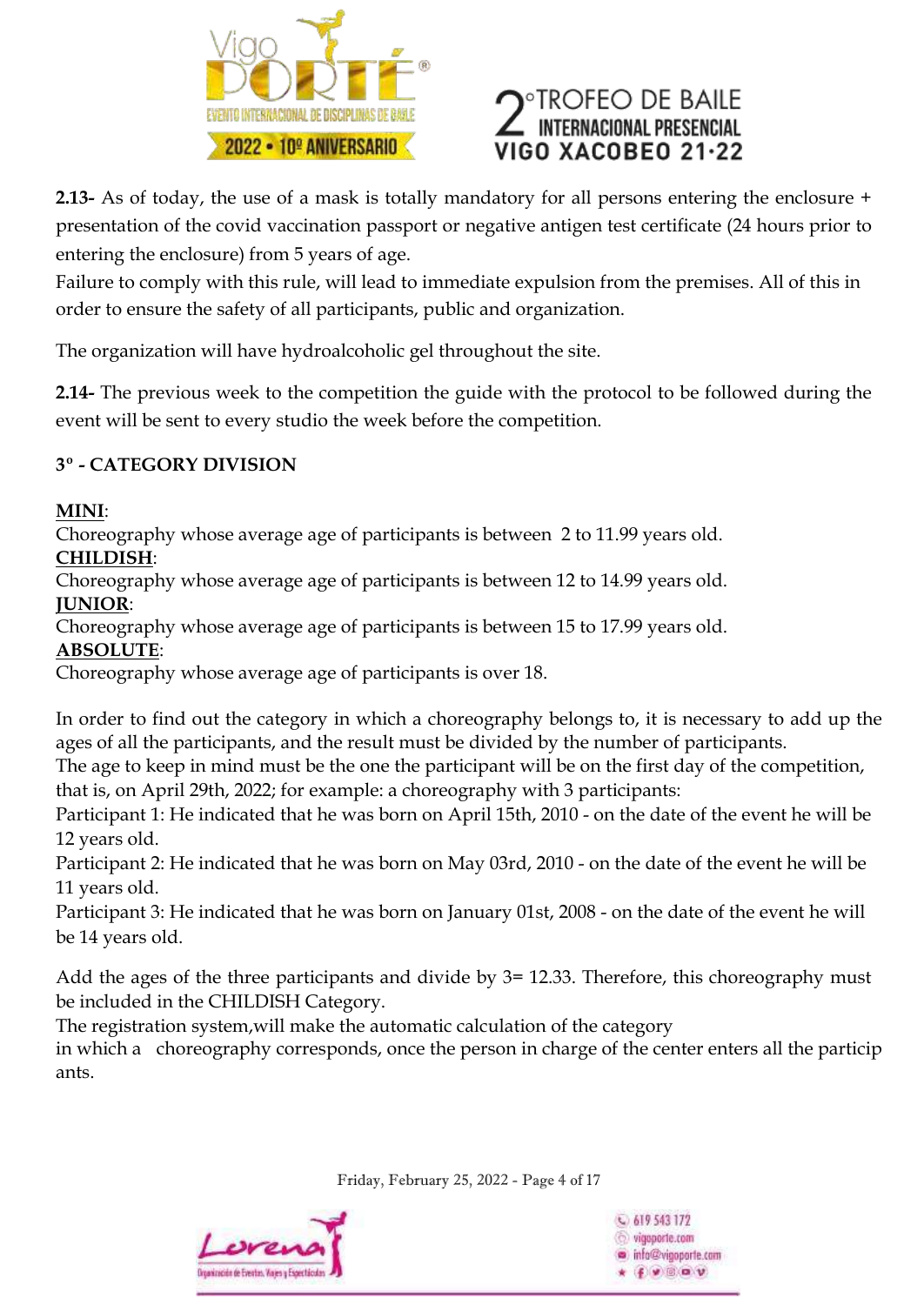

# **TROFEO DE BAILE ITERNACIONAL PRESENCIAL** /IGO XACOBEO 21-22

#### IMPORTANT:

### **The dance center is in charge and responsible for registering the choreography to be performed in the corresponding category.**

In the event that the dance center proceeds to register a choreography in the wrong category, either because it is incorrectly registered, or because of a change in a member, it is up to the organization to allow it to be changed (subject to availability), or that the choreography is performed in the category in which it was registered, but will not enter the competition and there will be no refund of fees paid.

In the event that a choreography has a justified cancellation (medical cause or similar) of a participant already registered and changes the average age, this choreography will remain registered into the original category with full rights. This cancellation does not imply the reimbursement of any of the fees paid.

### **4º - STUDIO REGISTRATION**

The person in charge of each studio must fill in the registration form that can be found on the event site, www.vigoporte.com , TROFEO tab.

Before registering, it is obligatory to confirm the availability place with the event management.

In case of being a participating dance center in VIGO PORTÉ 2021, you must indicate this at the beginning of the process.A tutorial video will be sent and published on the website to facilitate the procedure.

### **5º - BOOKING CHOREOGRAPHY**

**5.1** - The person in charge of each dance center must make, from their private control panel, the booking of the choreography (s) they want, entering some general information in the program: CATEGORY - DISCIPLINE - COREOGRAPHY - MODALITY - Nº. of PARTICIPANTS

**5.2-** There is no minimum number of components per choreography.

**5.3-** Places are limited, that is, the organization will close the registration as soon as the categories are filled.

**5.4**- This choreography booking will be effective when it is confirmed by the organization, being necessary that at least **50%** of the participants are registered **before 31/03/22** If this process is not completed by that date, the organization reserves the right to cancel the choreography, without the right to reimbursement of the participant's administrative expenses incurred.

Friday, FridayFebruary , February 18, 2022 25, 2022 - Page - Page **5** of5**17**of 17



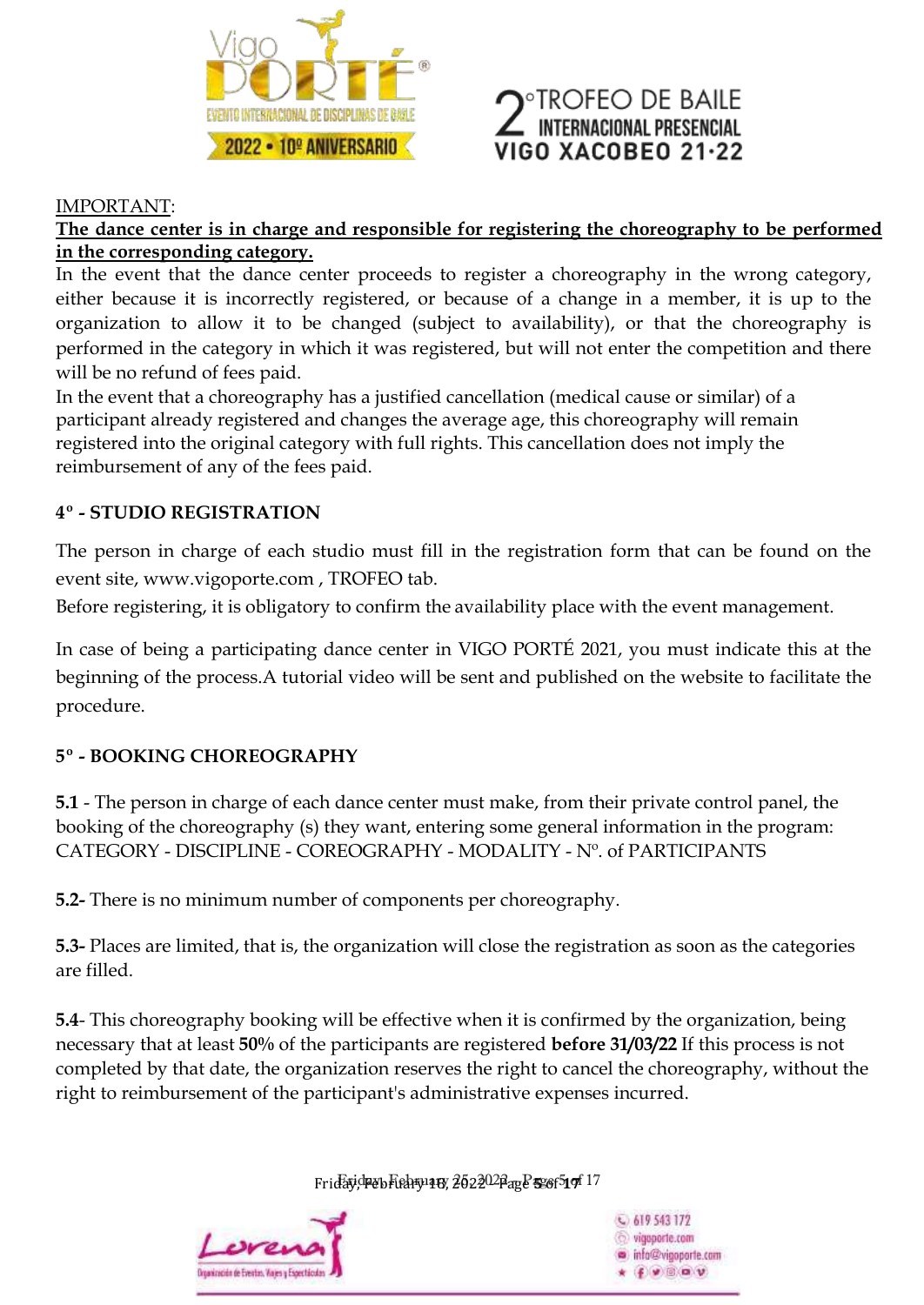



### **6º - PARTICIPANT REGISTRATION**

**6.1-** In concept of administrative registration of the participant must be paid the fee of **30€ (thirty euros), being this registration of individual, personal and non-transferable character.** It is paid only once regardless of the number of choreographies in which he/she participates**.**

The contest has limited seating and reservations are required. For this reason, and due to the administrative procedures involved in each registration, this amount is not refundable under any circumstances or possible cause. The participant expressly accepts this condition of **nonrefundability** considering that it does not imply any reduction in their rights or any abuse, understanding that it serves to cover administrative costs, reservation of the place, etc.. in which the organization incurs.

**The dance centers registered in VIGO PORTÉ of November, will have a discount of 5€ for their participants**. For this purpose, when participants enter their dance center in the administrative discharge process, the system will automatically apply the special price of **25€**.

This special discount will be applied to registrations made until Monday, 28th February, 2022. From this date, all participants will have to pay  $30 \epsilon$  for their registration fee.

### **6.2-** Registration process

Participants or their parents, in the case of minors, must register online on the event website, [www.vigoporte.com,](http://www.vigoporte.com/) TROFEO tab.

If you were a participant in the VIGO PORTÉ 2021, May and November, you must indicate this at the beginning of the process:

A video tutorial will be sent and published on the website to facilitate the procedure.

### **6.3-** Method of payment:

A registration fee of 30€ (or 25€ for participants of the VIGO PORTÉ dance centers in November, who are register before 28/02/22), must be paid directly upon completion of the administrative registration process, by debit or credit card. You can access the direct link that will appear when you complete the registration or through the e-mail that you will receive.

Through this link, you will be able to access to our online store and pay directly the administrative registration of the participant

A video tutorial will be sent and published on the website to facilitate the procedure. Deadline: Thursday, March 31st, 2022.

Friday, February 25, 2022 - Page 6 of 17



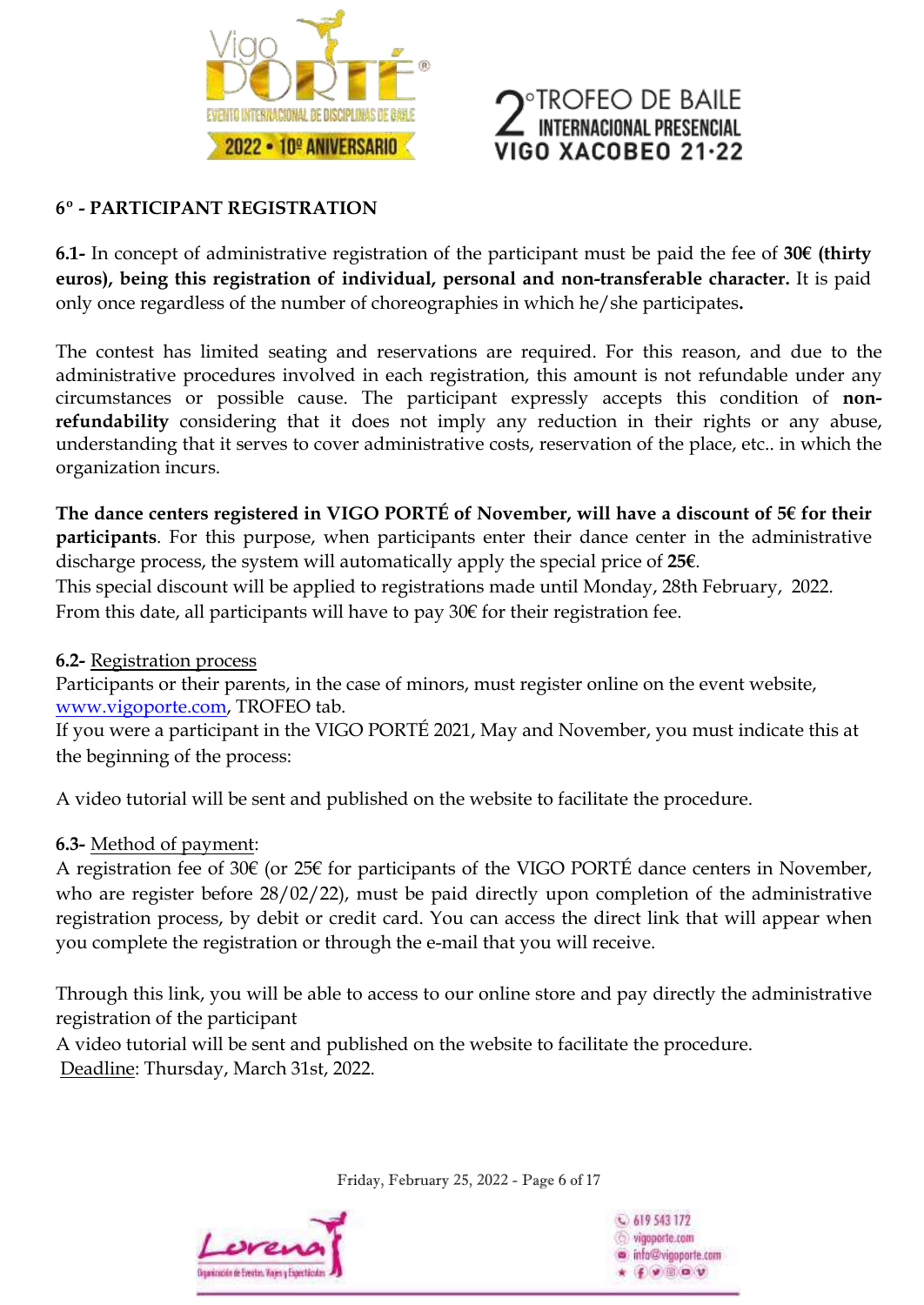

# ROFEO DE BAILE TERNACIONAL PRESENCIAL **IGO XACOBEO 21-22**

### **7º - ROUTINE CONFIRMATION**

This process has to be done by the person responsible for each studio, through the private control panel, once the necessary details are provided(choreographic data + list of participants).

You will have to access to the choreography reservation and from there update all the data and add all the participants.

In order to be able to register the choreography, the participant must have previously completed the administrative registration.

All choreographies must be formalized before April 1st, 2022. Remember that the participant will not be able to access the purchase of ticket (see section 17º) until the dance center has registered him/her in the choreography/s in which he/she participates.

### **8º - PAYMENT OF CHOREOGRAPHIES**

### **8.1- Routine registration fees:**

Solo: **25€** per participant and choreography.

Duets and Trios: **20€** per participant and choreography.

Groups (between 4 to 10 participants): **15€** per participant and choreography.

Groups (between 11 to 30 participants): **12€** per participant and choreography.

Big Groups (more than 31 participants): **10€** per participant and choreography.

### **8.2- Payment method**:

This amount will be paid directly by the participant, or by the participant's father, mother or legal guardian in the case of minors, once the dance center has registered the participants in the respective choreographies.

The participant will receive an email in which they could access our online store and pay directly for the choreography in which your dance center has registered you.

Formalized registration implies full acceptance of these regulations.

DEADLINE: **Sunday, April 3rd, 2022**. In case of the payment of the choreography(s) is made out of this date, the organization reserves the right to cancel the choreography; without refund of any previous fee already paid.

Friday, February 25, 2022 - Page 7 of 17



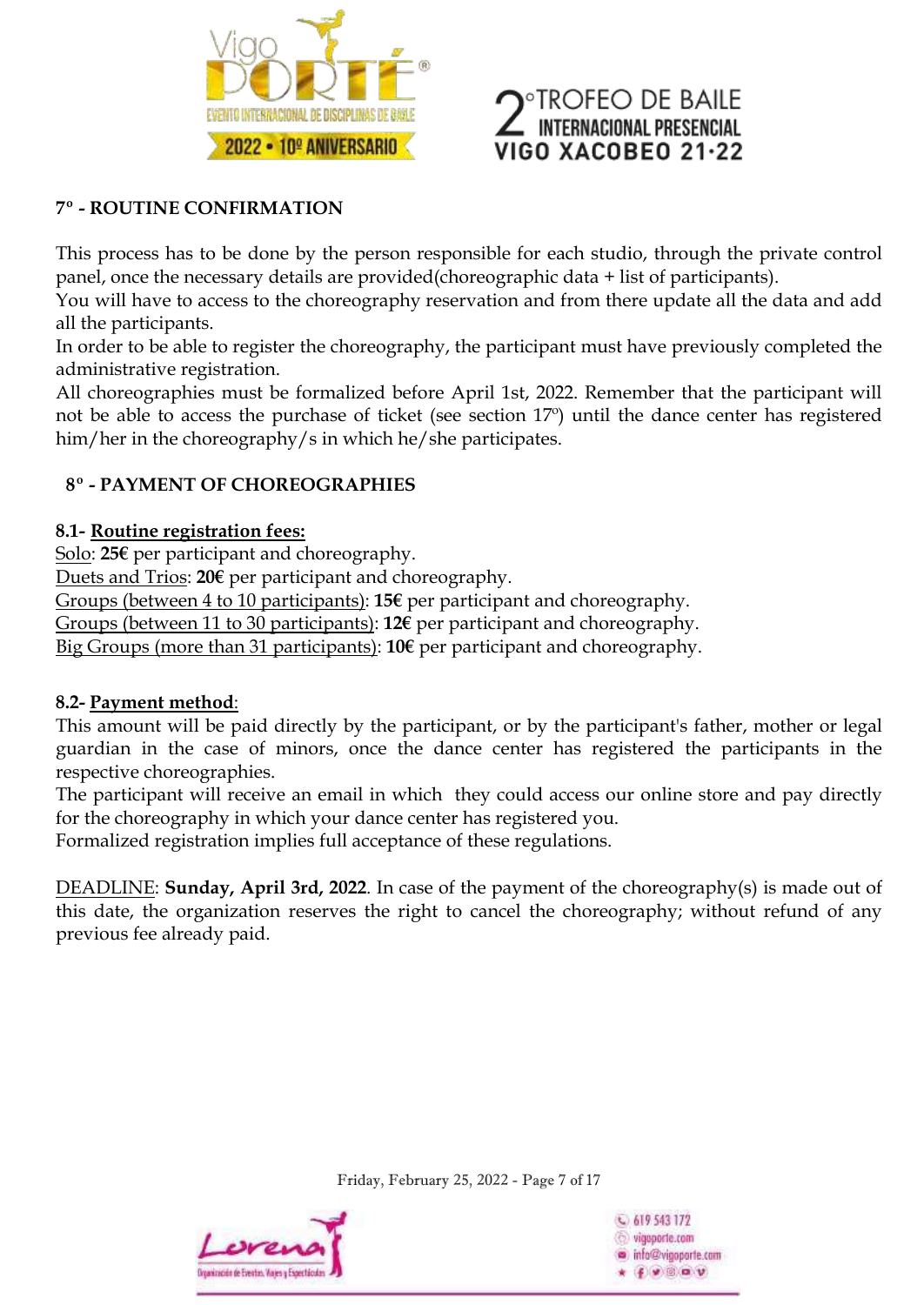

# **TROFEO DE BAILE** NTERNACIONAL PRESENCIAL **160 XACOBEO 21.22**

### **8.3- Conditions:**

The contest has limited places and a place reservation is made. For this reason and due to the administrative procedures involved in each registration, this amount is not refundable except for reasons of force more duly justified, expressly accepting the participant, said condition considering that this does not imply any reduction in their rights or any abuse, understanding that it serves to cover administrative expenses, reservation of the place, etc. in which incurred by the organization.

It is not considered a major cause for reimbursement of the choreography fee, when a dance center performs a discharge and it exceeds the musical time allowed according to these rules (see section 13.1), if it then cancels the choreography; in case a dance center registers a choreography in the wrong category.

If the choreography presented in competition has a royalty canon, it will be paid by the dance center.

### **9º - PARTICIPANT BENEFITS who complete their registration process (administrative registration + payment of choreography/s):**

**9.1-** All participants and dance centers will receive **the photos and edited video(s)** of their choreography(s) and will also have access to other events of the event such as: Official presentation, Inauguration, Presentations and Prize Ceremony of each of the 4 categories of the 2nd TROFEO DE BAILE INTERNACIONAL PRESENCIAL VIGO XACOBEO 21.22, GALA VIGO PORTÉ 2022 and FIN DE FIESTA VIGO PORTÉ 2022.

A **minimum of 100 photos per choreography** will be submitted regardless of the number of participants.

The choreography will be delivered in two **mp4** videos: one edited\* and a video with the general shot of the choreography. \*All choreographies will be edited in a video resulting from the recording of a minimum of 5 cameras installed in different areas of the venue.

Photos and videos delivery method: Within a maximum period of 30 days after the end of the event, the organization will send to the dance center a link, from which each participant can access exclusively to the choreographies of that dance center and could select the photo/s and video/s he/she wishes to download.

**9.2-** They may be chosen by their dance center as one of the participants of **the Opening and/or Closing Show** of the GALA VIGO PORTÉ 2022, without an additional cost.

**9.3-** Special prices for the participants in the **Master Class** that will be organized by some members of the jury.

Friday, February 25, 2022 - Page 8 of 17



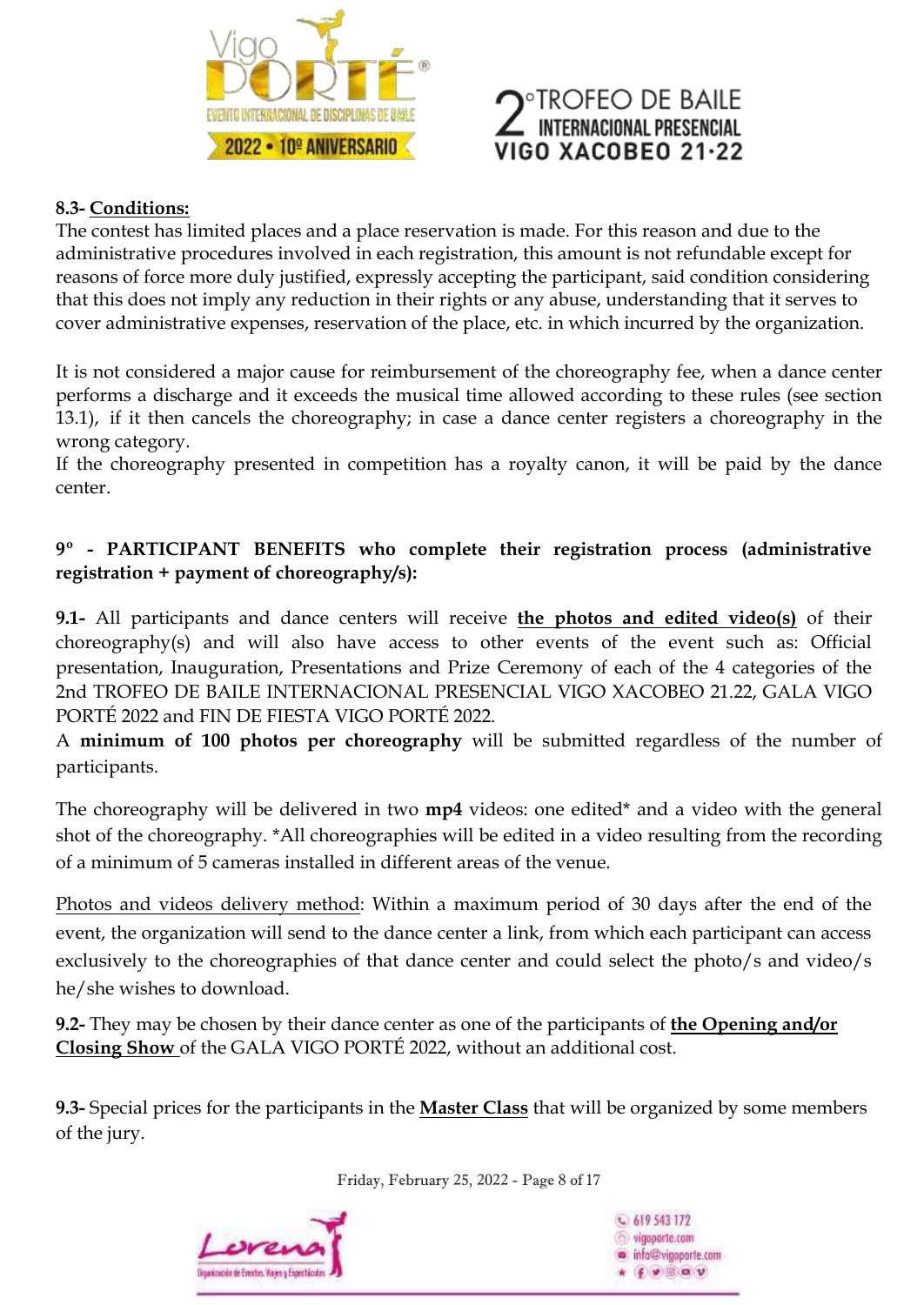

# FEO DE BAILE<br>Nacional presencial GO XACOBEO 21·22

**9.4- Training grants** awarded to participants who attend the Master Class.

**9.5- Special scholarships with access to events** awarded to participants attending the Master Class.

**9.6- Special and exclusive prices for participating family members in advance ticket sales** of the 2nd TROFEO DE BAILE INTERNACIONAL PRESENCIAL VIGO XACOBEO 21.22 in the different categories in the different categories and in the tickets to the GALA + FIN DE FIESTA VIGO PORTÉ 2022 (see section 17º).

**9.7-** All the acts of the event will be broadcast live by **streaming**; so that all participants, their friends and family can follow it completely free of charge. We will publish the link from which the event can be seen live through our website, from anywhere in the world, through any terminal with internet.

**9.8-** The participants and companions will have an **exclusive area with giant screens** where they can sit before and after their performances while they watch the course of the event and wait for the award ceremony.

**9.9-** All the registered participants will get an **accredited diploma** signed by the management of the event and by the president of the jury: Javier Castillo "POTY"and by all jury members.

**9.10-** All the paticipants and their companions will get credentials (see section 2º.5). Every category has one credential, even if the participant dances in more than one routine.

**9.11- - Water and/or isotonic drinks** will be available for all the participants.

**9.12-** A copy of the **official magazine** with the program for each participant.

**9.13**- We have special prices in **hotels, restaurants and other leisure establishments** for participants.

**9.14**- **Special discount** on our next edition**.**

**9.15**- **Medals** for all winners.

Friday, February 25, 2022 - Page 9 of 17



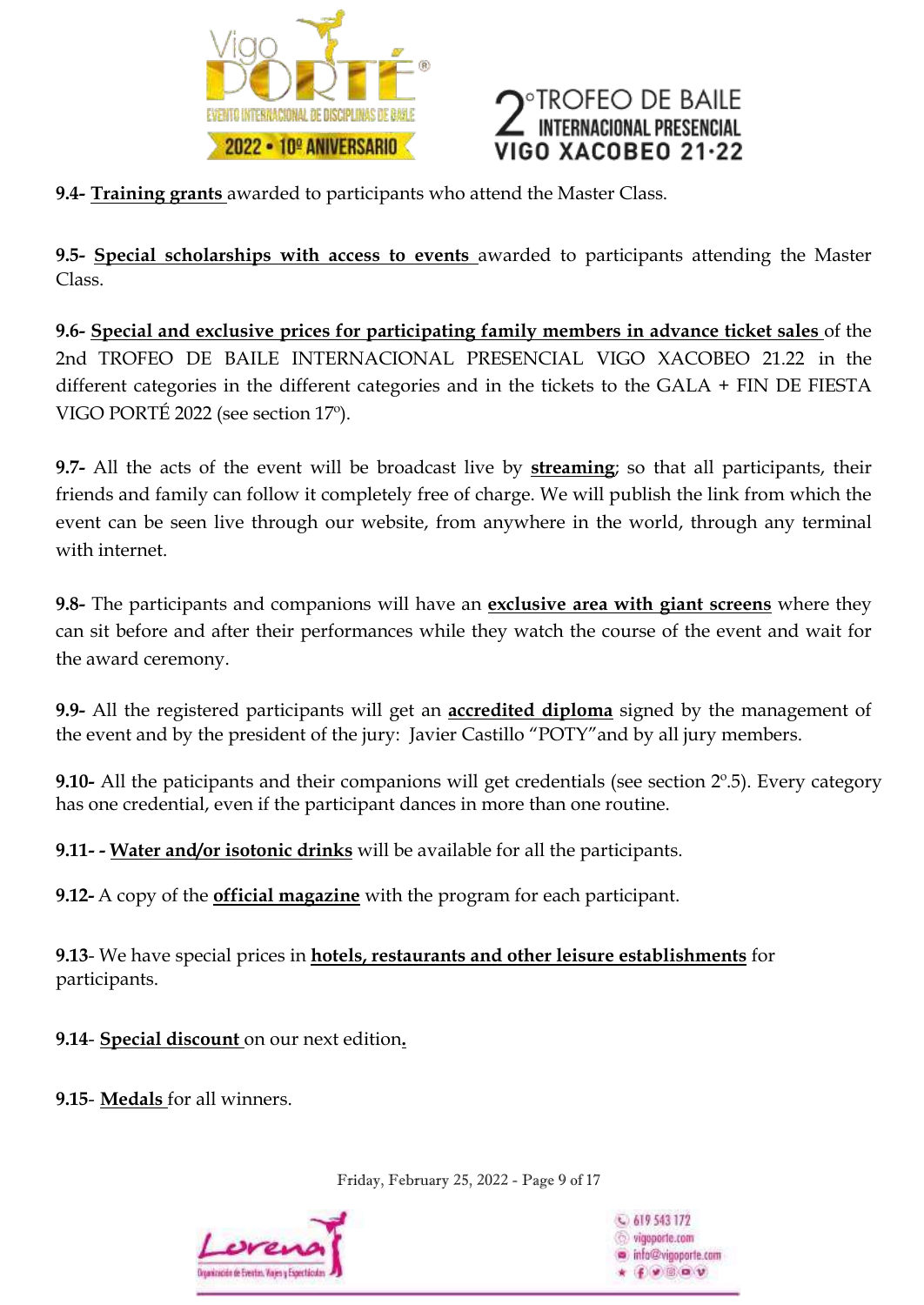

# **TROFEO DE BAILE TERNACIONAL PRESENCIAL** 11GO XACOBEO 21.22

### **10º - COMPETION DYNAMICS**

#### The **2nd TROFEO DE BAILE INTERNACIONAL PRESENCIAL VIGO XACOBEO 21.22** is

divided into four categories according to age (see section 3).Each TROPHY category will be divided into 6 dance disciplines:

- ➢ CLASSICAL: Classical, Neoclassical and Repertoire Ballet.
- ➢ FOLKLORE:
	- o National Folklore: Spanish Dancing and Flamenco, Sevillana, Muiñeira, etc.
		- o International Folklore**:** Bachata, Bollywood, Belly Dance, Kizomba, Kuduro, Merengue, Rueda Cubana, Salsa, Tarantella, etc. In this discipline, when registering the choreography, the type of dance and the zone and/or country to which it belongs must be indicated. For example: Muiñeira (Galicia, Spain), Tarantella (Italy)
- ➢ FUSION: Modern Dance, Tap Dance, Acrobatic Dance, Fusion Dance, Pole Dancing, Showdance etc. and the mix of various varieties.
- ➢ LYRIC**:** Contemporary Dance, Lyrical Dance and Lyrical Jazz**.**
- ➢ MUSICALS & SOUNDTRACKS: Any theme song or routine based on a musical or a soundtrack.

It is compulsory to indicate, when registering a routine, the musical or soundtrack it is based on.

➢ URBANA: Breakdance, Dance-Hall, Hip-Hop, Funky, Wacking etc.

If a choreography is a fusion of two or more themes, but 75% of the choreography and/or musical theme belongs to one of the other disciplines (Folklore, Lyrical, Musicals & BSO. or Urban) this choreography have to be registered in that discipline.

In case a choreography could fit in several disciplines, the center will choose the discipline in which it wants to compete; if for example, there is a hip-hop choreography that is also a musical, the participating center may choose whether to compete in the URBANA or MUSICALS & BSO discipline.

### **11º - JUDGES**

The jury will be composed by different professionals from the dance world and show business, who will evaluate the choreographies presented under criteria of objectivity (see section 12).

The curriculum vitae of each jury member will be available on our website: [www.vigoporte.com.](http://www.vigoporte.com/)

The organization will choose the participation order and the jury chosen by the organization committee will judge each routine following the criteria specified in section 12.

Friday, February 25, 2022 - Page 10 of 17



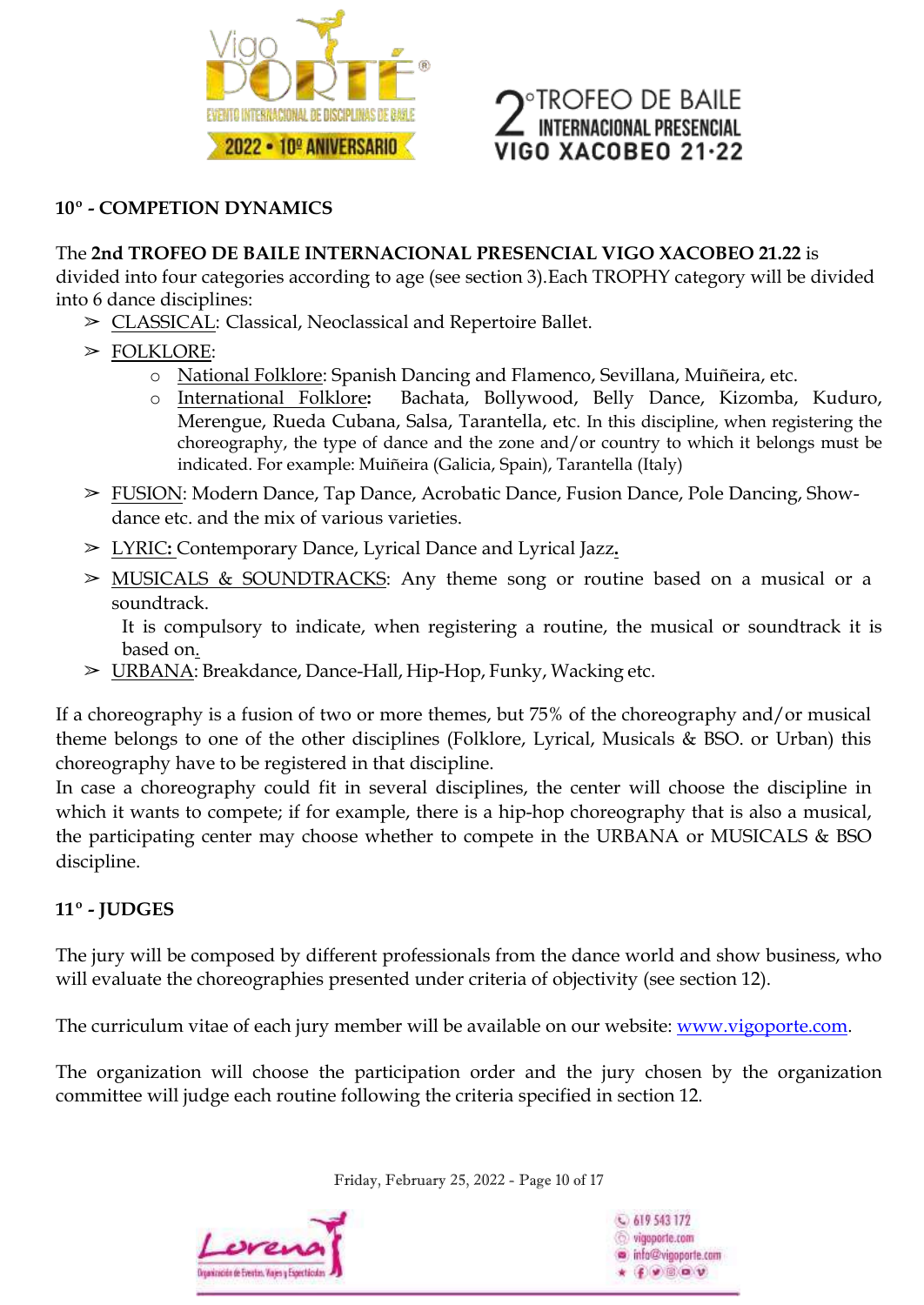

# **ROFEO DE BAILE** ERNACIONAL PRESENCIAL **GO XACOBEO 21-22**

### **12º - SCORING**

The scoring system will be the same one for the four categories. There will be a **maximum of 100 points per choreography.**

Each of the dance types will be evaluated by three judges linked to the dance and show business. At least two of them will be experts on the type of dance they are judging. (jury: section 11).

The choreographies will be evaluated in the following 4 techniques with a score from 1 to 10 provided by the expert judges and from 1 to 5 by the 3rd judge\*:

1. **Music**: *What is starting to sound…???.*

In this section, in addition to assessing whether the selected musical theme is the most appropriate for the choreography, the sound quality of the song will also be taken into account. That is to say, the quality with which you send the track and if the musical cuts are correctly made.

- 2. **Characterisation**: "*The first impression is the best"*. Correct use and quality of the **equipment, make-up** and costumes.
- 3. **Staging**: **Artistic performance**, **choreographic richness** and the **correct use of the space** on stage.
- 4. **Technique and style**: **dancers skills**, **knowledge of dance figures** and the quality and difficulty of the dance movements. The rapport of the team will also be evaluated.

\* The scoring of the expert judges for each type of dance will be double that of the non-expert and it can be up to 40 points for each type. The two expert judges scores can add up to a maximum of 80 points and the highest score the 3rd judge can give is 20 points. This way, we have a mamixum of 100 points per type.

In the case of a tie, the winner will be the routine which had obtained the highest score given by the expert judges.

The voting system is computerised and immediate and it guarantees full transparency.

The studio will receive a document with the detailed scoring and the comments of the judges (see section 2º9).

Friday, February 25, 2022 - Page 11 of 17



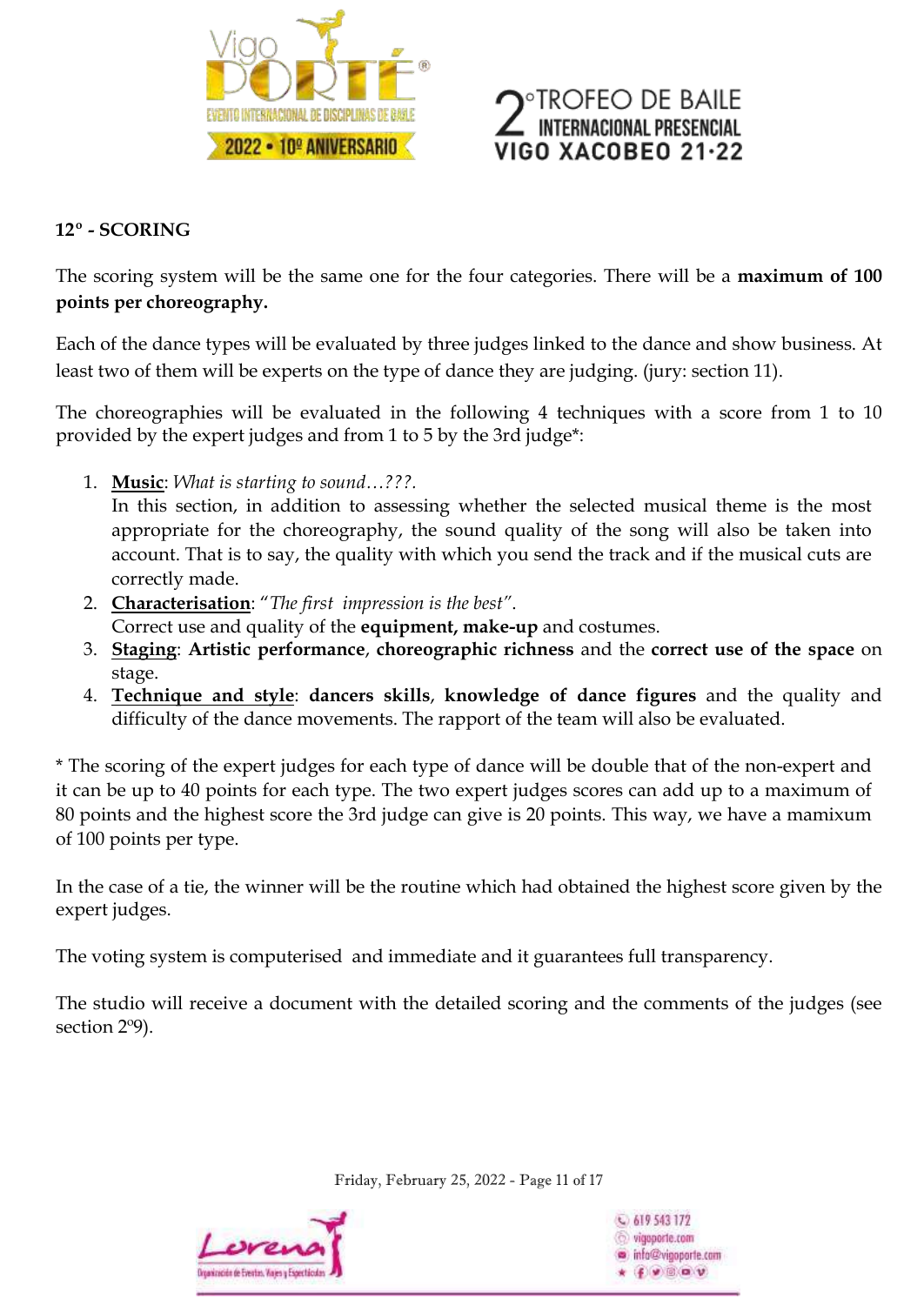



### **13º - MUSIC**

All the dances in the competition will be routines with their own musical arrangement.

**13.1** -The time will start running from the first audible sound and/or the first movement on stage to the last audible sound and/or the last movement on stage:

| <b>PARTICIPANTS</b>               | <b>MAXIMUM TIME</b>         |
|-----------------------------------|-----------------------------|
| Solo <sup>*</sup>                 | 2 minutes $(2:00)$          |
| Duets / Trios                     | 2 minutes 30 seconds (2:30) |
| Groups (4 to 10 participants)     | $3$ minutes $(3:00)$        |
| Groups (11 to 30 participants)    | 4 minutes $(4:00)$          |
| Formations (from 31 participants) | $5$ minutes $(5:00)$        |

**\* Classic repertoire variations –** 2 minutes 30 seconds (2:30)

**13.2-** No choreography is allowed to exceed the maximum time limit\*. All musical themes will be previously reviewed by the organization and if any of them exceeds the authorized time, it will be returned for the adaptation of the theme to the correct time.

If the final theme is sent out of time, the choreography will be allowed to be performed, but it will not enter the contest and no type of refund of the fees paid will be made.

If any choreography begins or ends with a movement without sound, the appropriate silences must be included when sending the music to the organization; both for the time control by the organization and for the sound technician to take it into account when launching the song: that is, so that he does not cut it before time, since we remind you that there are NO rehearsals. (\* we will allow 10 seconds maximum of courtesy).

**13.3-** Songs can be mixed up, they can have fragments of different styles and have special effects.

**13.4**- Live music is not permitted. The organization must receive the musical theme prior to the event. However, it is possible to sing or play an instrument with the theme on the background but always without the need of an additional microphone.

Friday, February 25, 2022 - Page 12 of 17



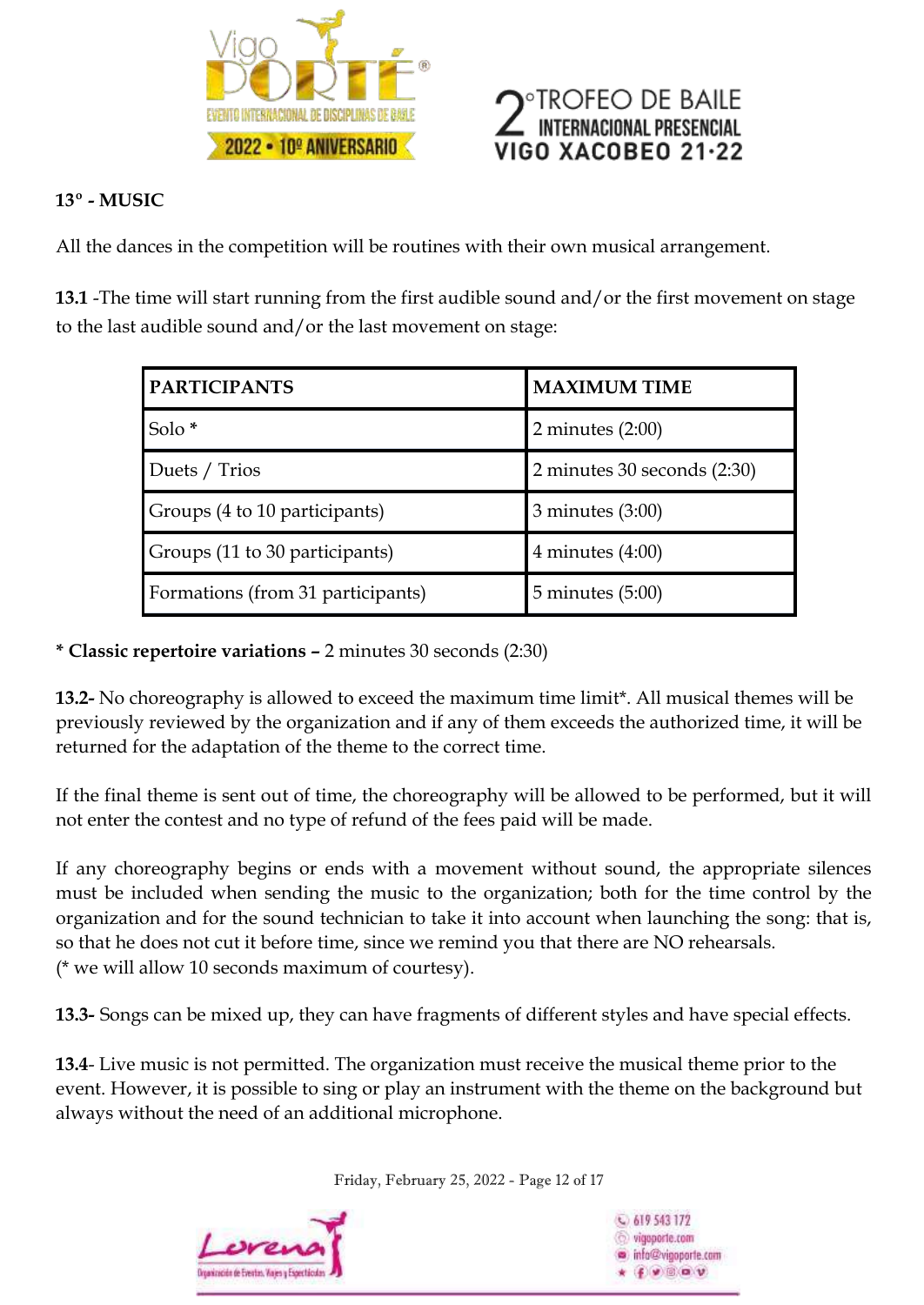



**13.5**- The song must be sent to the organization at the time of registration in a single track and with the name of the choreo in the file itself, in MP3 format by e-mail to [altas@vigoporte.com.](mailto:altas@vigoporte.com)

Deadline for music submissions Monday, April 11, 2022.

If after this date the organization has not received the music, the choreography will be removed from the competition and there will be no refund of any amount paid.

The day of the competition it is necessary to bring a back-up of all music (USB) for all performances in case of an emergency

### **14º - ROUTINE**

**14.1-** There is no penalization or restriction regarding routines. All desired acrobatics can be performed. All dance styles can be dance but always respecting the time limits.

**14.2-** If any extra equipment is needed, this has to be previously communicated to the organization. Deadline for sending the information of the atrezzo Monday, April 11, 2022 to the e-mail altas@vigoporte.com, informing the measures of the atrezzo and if it´s possible a photo of it. The assembly of any scenery on stage must be limited to a maximum of 15 seconds. The same time will be allowed for its dismantling.

The use of any electric material, fire or any product that could damage, dirty or wet the stage is prohibited (for example: glitter, confetti, talcum powder, resin, water, etc. ). Projection on stage is not allowed.

**14.3-** Rehearsals on stage are not allowed. The stage is 15m (width) x 10m (depth). The stage has linoleum flooring.

**14.4-** The costumes of the choreography are the choice of the dance center.However, if the organization considers, prior to going on stage, that the stage is offensive, discriminatory, or violates people's dignity, or is not suitable for a competition of these characteristics, the dance center will be warned for its immediate change or adaptation, and if the modification is not made, the choreography will not be allowed to be performed and the participant's rights as a participant will be forfeited and no refund of any of the fees paid will be granted.

**14.5-** The use of masks on stage is now obligatory, for soloists as well as for duos, trios or groups (see section 2.13).

Friday, February 25, 2022 - Page 13 of 17



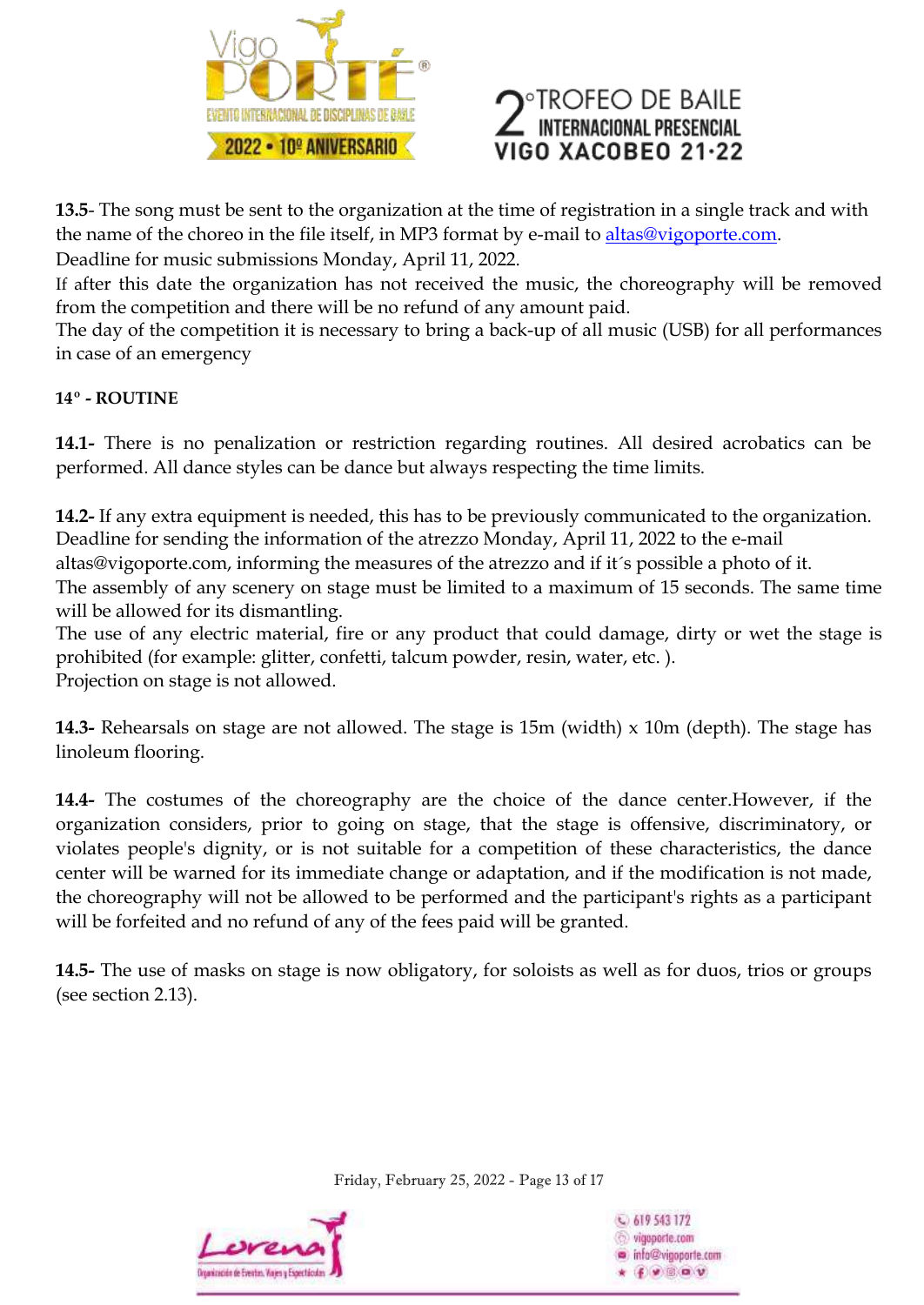



### **15º - AWARDS**

In this edition and for the first time, two blocks of awards per category will be awarded according to the number of participants:

- ➢ Between **SOLOS / DUETS / TRIOS.**
- ➢ **GROUPS (from 4 participants).**

Below is a list of the 20 prizes that will be awarded in each of these two blocks in each of the four categories (see 10th):

**Award per discipline (3 awards for 6 disciplines):**

# **CLASSICAL, FOLKLORE, FUSION, LYRIC, MUSICALS & BSO. and/or URBAN:**

**1st Award :** First place award+ gold medal for each participant.

**2nd Award :** Second place award+ silver medal to each participant.

**3rd Award:** Third place award + bronze medal to each participant.

**PASE DE GALA award:** Special Award to a choreography selected by the president of the jury, in consensus with the rest of the judges, which will have access to participate with the winning choreography in the GALA VIGO PORTÉ 2022.

- ✓ PASE DE GALA award.
- ✓ Special medals PASE DE GALA to each participant.
- ✓ Special accreditation for access to the GALA + FIN DE FIESTA VIGO PORTÉ 2022 for each participant.

**BEST CHOREOGRAPHY Award:** Special Award to a choreography selected by the president of the jury, in consensus with the rest of the judges, which will have access to participate with the winning choreography in the GALA VIGO PORTÉ 2022.

- ✓ 500€ in cash.
- ✓ BEST CHOREOGRAPHY award.
- ✓ Special medals BEST CHOREOGRAPHY to each participant.
- ✓ Special accreditation of access to the GALA + FIN DE FIESTA VIGO PORTÉ 2022 to each participant.

### **Special Prize VIGO PORTÉ 2022:**

Prize for the best choreography selected by the president of the jury among the 8 Prizes selected as MEJOR COREOGRAFÍA:

- **1.000€ in cash.**
- **VIGO PORTE 2022 Prize.**
- **Trophy VIGO PORTÉ 2022.**
- **Medals VIGO PORTÉ to each participant**

### **Prize amounts include taxes.**

**Prize payments will be made during the month following the end of the event.**

Friday, February 25, 2022 - Page 14 of 17



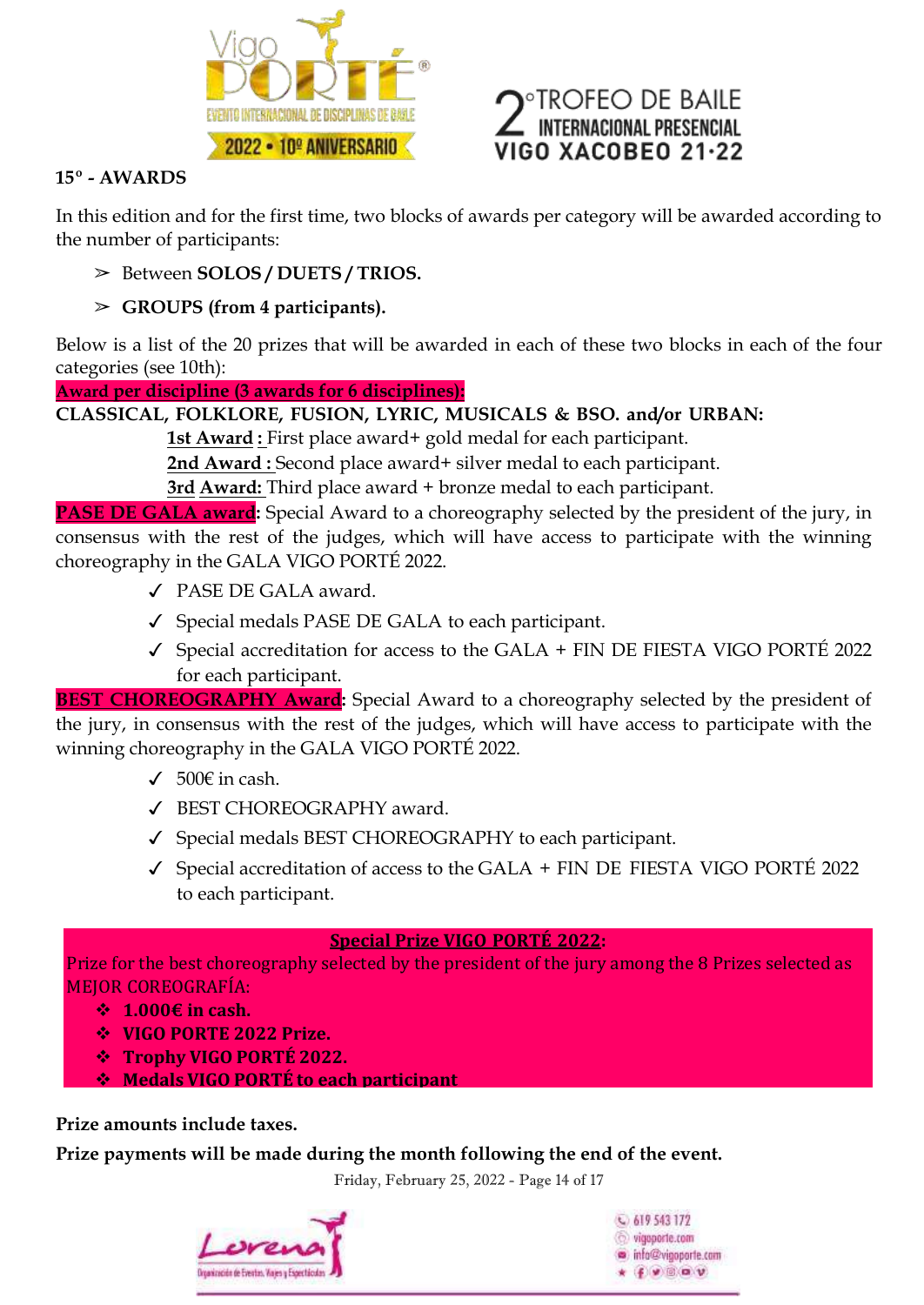

# TROFEO DE BAILE<br>Internacional presencial VIGO XACOBEO 21·22

**16º - TICKETS** (Tickets will go on sale from March 2022)

**IMPORTANT: Seating is limited and only participants who have completed the entire registration process (administrative registration + payment of choreography/s) will have access to purchase tickets.**

**16.1**- **INDIVIDUAL TICKETS FOR THE 2nd TROFEO BAILE INTERNACIONAL PRESENCIALVIGO XACOBEO 21.22**:

- ✓ SPECIAL PRICE FOR ADVANCE TICKETS FOR PARTICIPATING FAMILIES: **12,00€** + 1,75€ (management costs TEUTICKET) per person, per ticket and per category. Deadline: Sunday, April 24, 2022.
- ✓ General public ticket price: 15€ + 1,75€ (management costs TEUTICKET) per person, per ticket and per category.

The ticket price includes:

- Free access to the hall of the Auditorio del Palacio de Congresos MAR DE VIGO where we will have the **exhibition area located** during the development of the category in which they attend.
- Access to the **competition + prize award ceremony**, exclusively for the category they have paid for.

NO PARTICIPANT OR AUDIENCE WITH AN ACCREDITATION OR TICKET FROM ONE CATEGORY HAS ACCESS TO ANOTHER CATEGORY. Each category is a separate event within the event, i.e. a participant or audience in the mini category is not entitled to be on the site in the children's category unless he/she has purchased a ticket.

### **16.2– PACK TICKETS FOR THE 4 CATEGORIES OF THE 2nd TROFEO DE BAILE INTERNACIONAL PRESENCIAL VIGO XACOBEO 21.22**:

- ✓ SPECIAL PRICE PACK OF 4 ADVANCE TICKETS FOR PARTICIPATING FAMILIES: **40,00€** + 3,00€ (management costs TEUTICKET) per person and for one entry in each of the four categories of the TROFEO. Deadline: Sunday, April 24, 2022.
- ✓ General public 4-pack ticket price: 50€ + 3,00€ (management costs TEUTICKET) per person and for one entry in each of the four categories of the TROFEO.

Friday, February 25, 2022 - Page 15 of 17



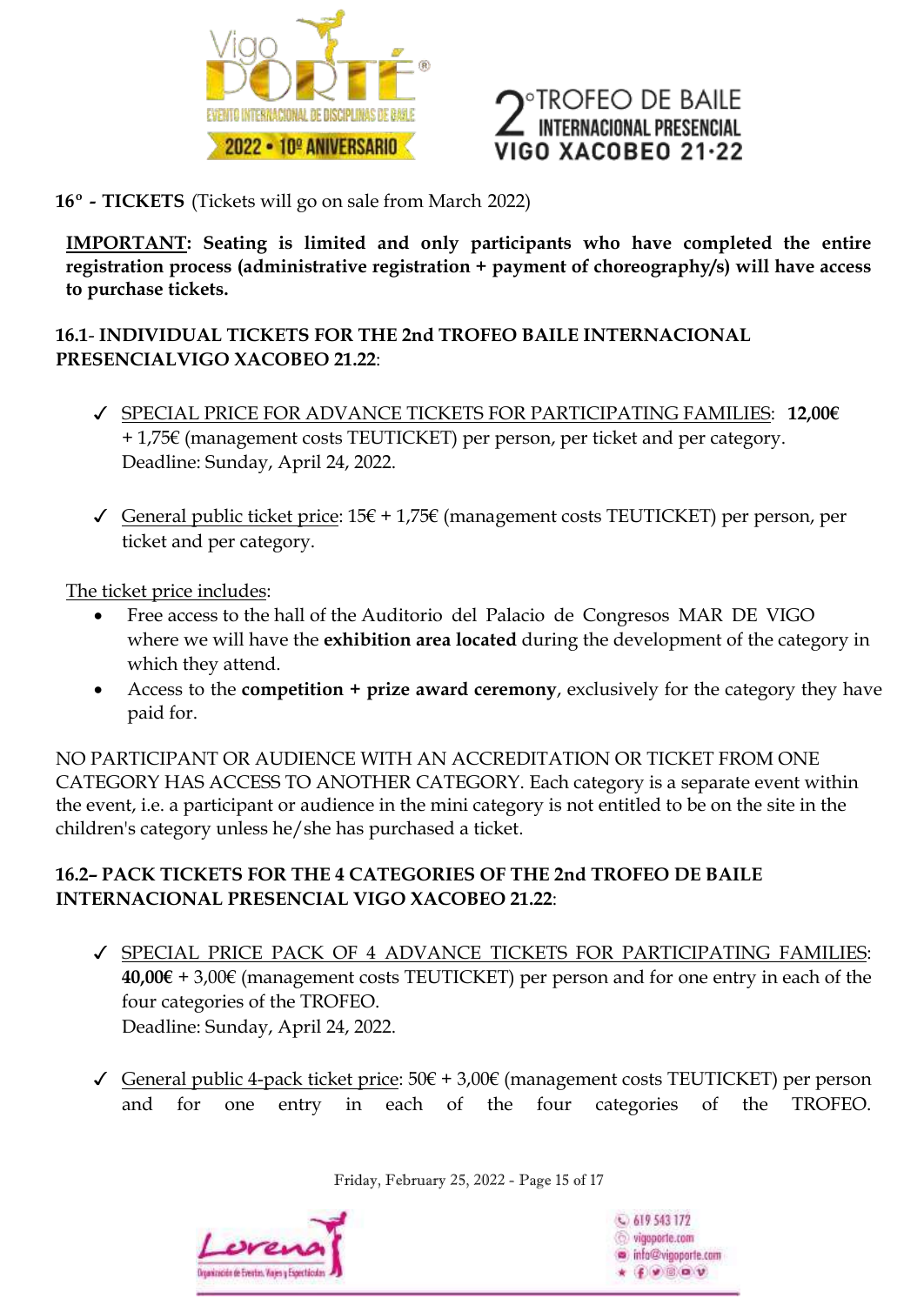

# **TROFEO DE BAILE** ITERNACIONAL PRESENCIAL VIGO XACOBEO 21·22

### **2.** - **GALA + FIN DE FIESTA VIGO PORTÉ 2022 TICKETS:**

- ✓ SPECIAL PRICE ADVANCE TICKETS FOR PARTICIPANTS AND PARTICIPATING FAMILIES: **18,00€** + 1,80€ (management costs TEUTICKET) per person and per ticket. Deadline: Sunday, April 24, 2022.
- ✓ General public ticket price: 25€ + 2,50€ (management costs TEUTICKET) per person and per ticket.

The ticket price includes:

- Free access to the hall of the Auditorio del Palacio de Congresos MAR DE VIGO where the **exhibition area** will be located.
- Access to the **GALA** in the auditorium with performances by guest artists, the winning choreographies of the TROFEO, and where the SCHOLARSHIPS and the PREMIO VIGO PORTÉ 2022 for best choreography will be presented.
- Access to **FIN DE FIESTA** that will take place after the Gala in the hall, with very special performances.

### **3.** - **FIN DE FIESTA VIGO PORTÉ 2022 TICKETS:**

- ✓ SPECIAL PRICE ADVANCE TICKETS FOR PARTICIPANTS AND FAMILY MEMBERS: **5,00€** + 1,75€ (management costs TEUTICKET) per person and per ticket. Deadline: Sunday, April 24, 2022.
- ✓ General public ticket price: 10€ + 1,75€ (management costs TEUTICKET) per person and per ticket.

The ticket price includes:

- Free access to the hall of the Auditorio del Palacio de Congresos MAR DE VIGO where the **exhibition area** will be located.
- Access to **FIN DE FIESTA** that will take place after the Gala in the hall, with very special performances.

### **4.** - **TICKET purchasing procedure:**

- $>$  VAT is included in the price of the tickets
- $\geq$  Advance purchase of tickets exclusively for family members and/or participants available from March 2022.
- $\ge$  All tickets will be numbered so advance purchase is recommended for the choice of seats.
- $\geq$  IMPORTANT: The capacity is limited and only those participants who have completed the entire registration process (administrative registration + payment of choreography/s) will have access to the advance ticket purchase.

Friday, February 25, 2022 - Page 16 of 17